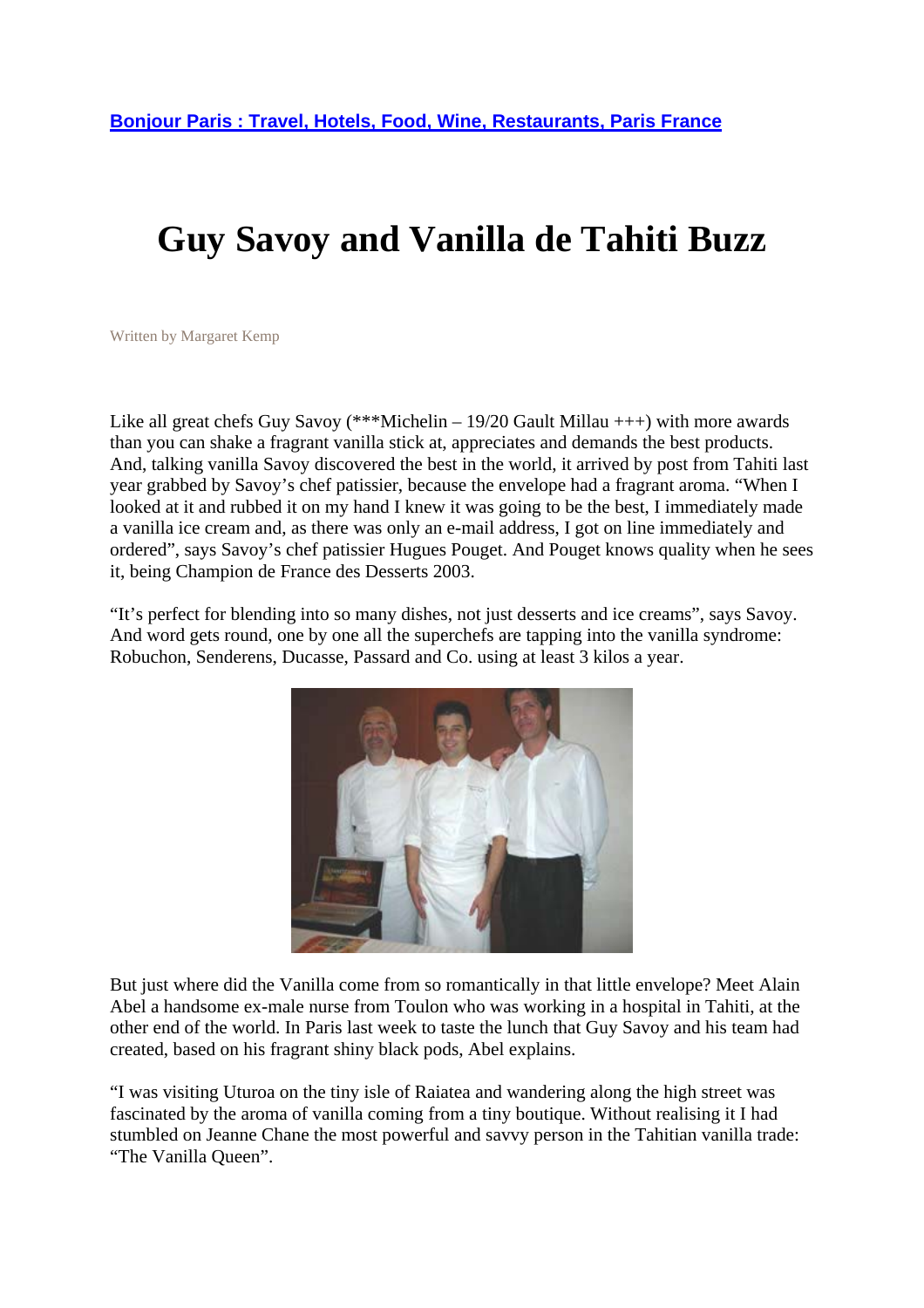Jeanne, of Chinese origin, was born on the island. She welcomed me into her shop told me she had been in vanilla all her life. Admiral Ferdinand-Alphonse Hamelin apparently brought the first vanilla plants in 1848 and it has been cultivated here since 1880. Jacques Chirac enjoyed a tender Tete de Veau à la vanille on a visited to Tahiti in 1993 and, in 1995, Madame Chane was awarded the prestigious Chevalier de l'Ordre du Mérite Agricole for services to vanilla.

Something clicked inside me as I sat at the feet of this incredible woman, that day my life changed: it was the start of my life in vanilla".

Abel, who says his medical training was no use at all in his new life, linked up with two partners, Michel Bissol and Yannick Wong, to buy La Vanillere, a plantation located in a beautiful valley, a short boat ride from Bora-Bora, with amazing volcanic outcroppings as a backdrop. We gathered up the wild vanilla vines growing behind the property, and were helped by Jeanne, who adopted me as her spiritual son, voila!"

To-day La Vanillere is flourishing on this paradise island, there are four large green houses and many fascinated visitors. The plants grow in long, narrow beds bordered with cement, gravel walkways for drainage. "It's like wine, the answer is in the soil, le terroir. We are totally organic and make our own compost. It takes fourteen months for the first orchids to flower on the vanilla plants, the pollination is a meticulous process, all done by hand", explains Abel. This year, because of weather conditions they only expect to harvest 5 or 6 tonnes. The price in Europe is about 230€270€ per kilo for shiny, fat, flexible sun dried, hand picked, perfumed pods that have a floral fragrance and fruity taste.

So Guy Savoy's lunch "Vanilla de Tahiti" kicked off (he's a rugby man, remember?) with a glass of Champagne Guy Savoy, perhaps a distant taste of vanilla, certainly in the tiny porcelain pot of gazpacho, vanilla powder on the side, and mini- vanilla stuffed tomato. Salmon was lightly steamed with jus "vanilla-reglisse" and brochette of legumes. We drank Condrieu "Cuvee de Breze" 2005 Louis Cheze. The main was pavé of beef, carottes confites aux moutardes and a tiny shiny cabbage stuffed with vanilla flavoured beef entrails, went well with the Virgile 2001 Coteaux du Languedoc.



Now we get to Hugues and his pudds. Sublime: first, three tasters of crème anglaise made with different vanillas, then a cloud of millefeuille the layers filled with vanilla cream. The